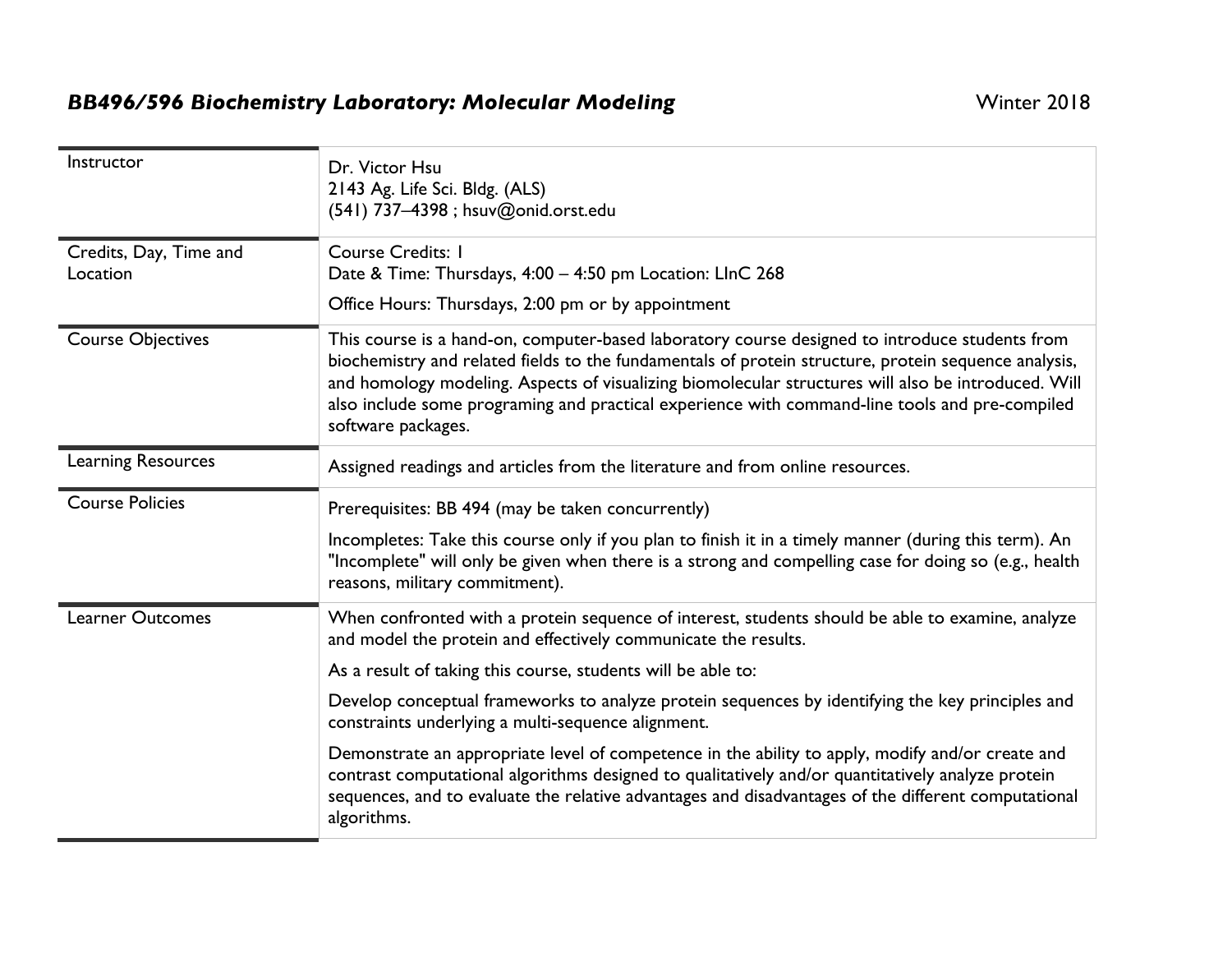|                          | Understand the underlying concepts of homology modeling and generate a model of the protein<br>sequence of interest, and appraise the soundness of the findings obtained.                                                                                                                                                                                      |
|--------------------------|----------------------------------------------------------------------------------------------------------------------------------------------------------------------------------------------------------------------------------------------------------------------------------------------------------------------------------------------------------------|
|                          | Use basic python programming, command-line software, pre-compiled software packages, and<br>online software to answer specific biochemical questions about proteins, protein sequences and<br>protein structures.                                                                                                                                              |
|                          | Write basic python code to read and write protein structure files, utilize functions as a<br>programming framework, and extend the functionality of an existing program, PyMol, by writing a<br>python program.                                                                                                                                                |
|                          | Demonstrate the ability to produce quality critical analysis.                                                                                                                                                                                                                                                                                                  |
|                          | Critically evaluate protein molecular modeling results and analyses that are reported in a research<br>paper from the current literature.                                                                                                                                                                                                                      |
| Learner Expectations     | First and foremost, I expect everyone to respect one another. Among other things, this means that<br>only one person speaks at a time, no cell phone usage in class, and that each of you put forth an<br>honest effort in class. Arrive to class on time every day, prepared and with all necessary materials,<br>ready to discuss the topic for the day.     |
|                          | I hope that this class will be very active and expect each of you to participate as much as possible.<br>Don't be afraid to ask questions or make mistakes - both are key in helping you understand the<br>subject material. This course will require you to spend time each week reading the assigned<br>material and participating in classroom discussions. |
|                          | I expect that students to attend lectures and to make use of office hours to assist in the<br>understanding of the topics and concepts covered in this course.                                                                                                                                                                                                 |
| <b>Course Evaluation</b> | Fulfillment of the student learning outcomes will be assessed through weekly homework, a<br>homology modeling project, and a python-based PyMol project as follows:                                                                                                                                                                                            |
|                          | <b>BB 496</b>                                                                                                                                                                                                                                                                                                                                                  |
|                          | Five homework problem sets, 20 points each<br>33 %                                                                                                                                                                                                                                                                                                             |
|                          | 33 %<br>Homology modeling project (due Thursday, February 8 <sup>th</sup> ), 100 points                                                                                                                                                                                                                                                                        |
|                          | 33 %<br>PyMol project (due Thursday, March 15 <sup>th</sup> ), 100 points                                                                                                                                                                                                                                                                                      |
|                          | Details, requirements, and grading scheme for the two projects will be provided during lectures.                                                                                                                                                                                                                                                               |